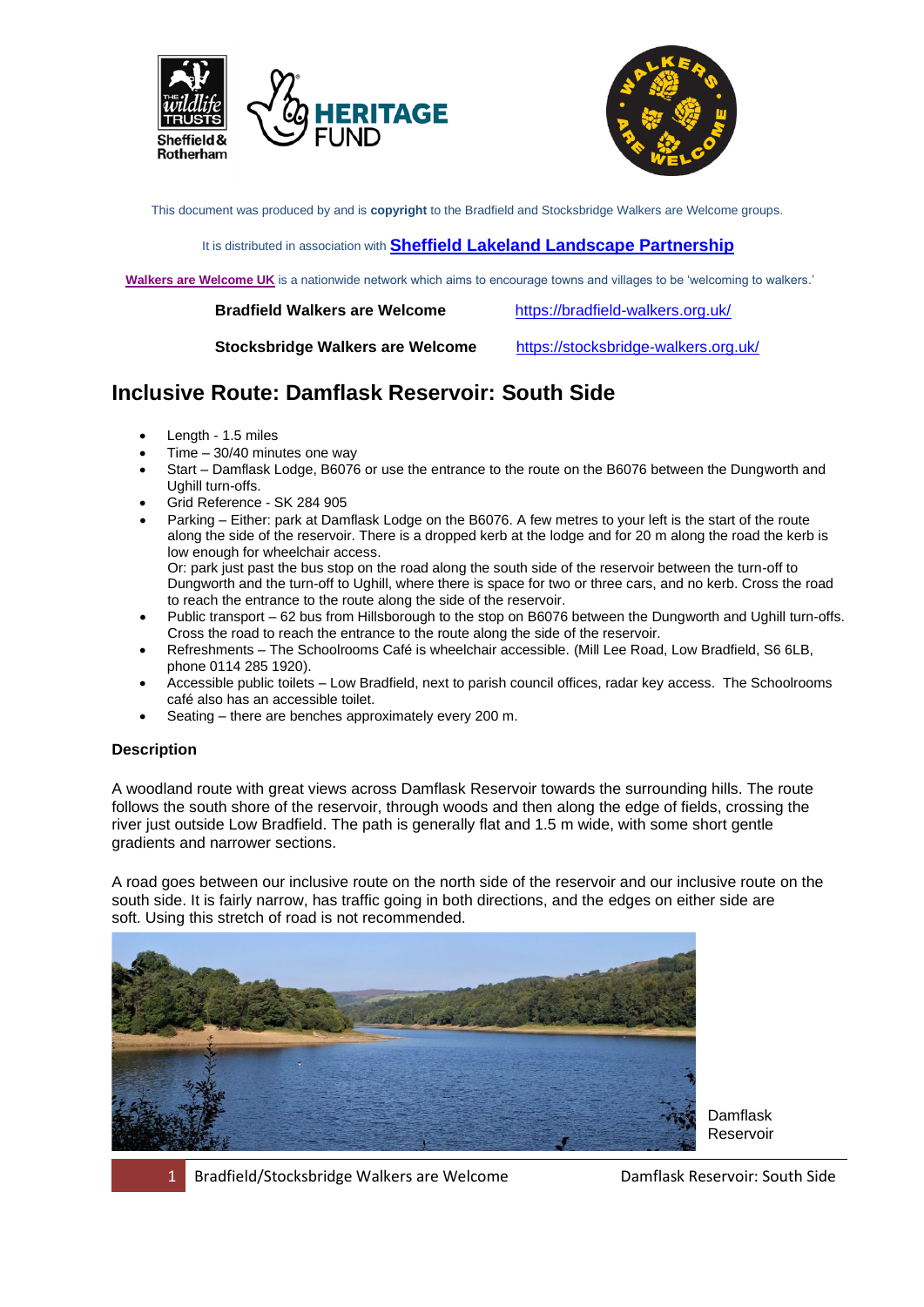#### **Access Information**

At the entrance to the route by the bus stop, there is a map and information panel with raised letters and braille.

**Road/off road:** The route is completely off road. From the bus stop to access the route you have to cross New Road (1). It has one lane in each direction and is moderately busy, linking Bradfield with Dungworth and Stannington. Visibility from the bus stop side is quite good, but from the reservoir side is poor, because of the curve of the road. The route runs close to the road for about a third of its length and there are several gaps in the fence/hedge where a dog could get onto the road if they are off the lead.

**Surface:** Firm compacted sand/stone with occasional shallow muddy patches (2). Tactile paving at the entrance by the bus stop and at the end of the route where it joins the path across the stream.

**Width of path:** On average 1.5 m wide, with occasional variation between 1 and 2 m.

**Camber:** Generally flat for just over 1 km from Damflask Lodge. Beyond, there is an occasional slight camber, but generally flat.

**Gradients:** Generally flat for just over 1 km from Damflask Lodge. Beyond, it is mostly flat but there are some slopes roughly ten metres long with gradients between 1:12 and 1:15.

**Rails / edges:** From the entrance by the bus stop, turning left, there are rails along the right-hand side of the path for approximately 200 m (3). Turning right from the entrance there are wooden rails along the right-hand side of the path for approximately 20 m.

There is foliage on each side of the path. The distance between the path and the water is variable and in some places the water is approximately 20 cm from the path, with grass between the path and the water. The height of the path varies. There are no painted edges. The image (4) shows the narrowest and highest stretch of the path.

**Obstacles:** In two places, the path goes around trees (5). There are no stiles, gates, or narrow plank bridges. At the time of writing there were no obvious overhanging branches.











2 Bradfield/Stocksbridge Walkers are Welcome Damflask Reservoir: South Side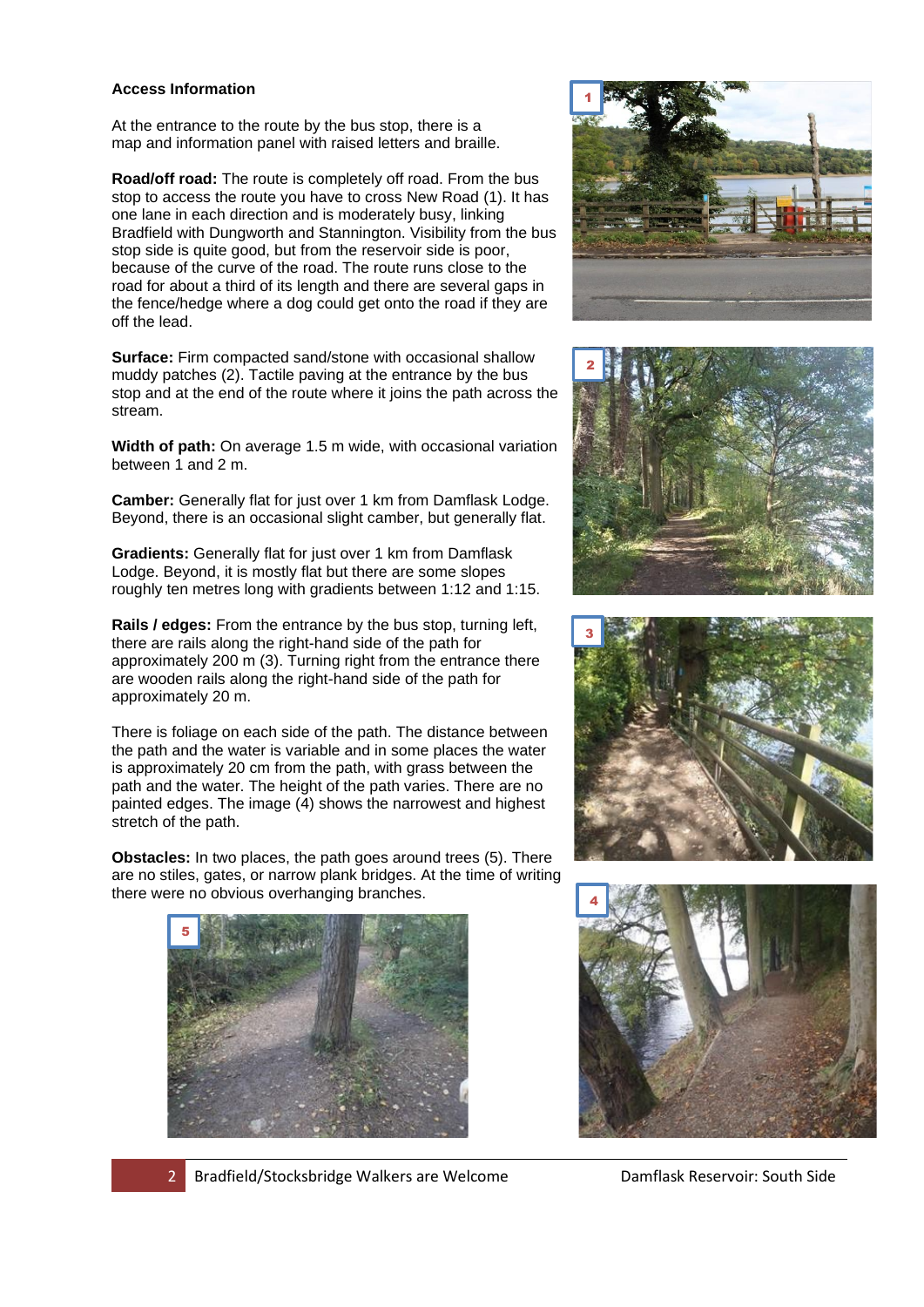#### **Route Instructions**

1. If you start from Damflask Lodge, enter the route to the left of the building, as you look towards the reservoir, and follow the path, with the reservoir on your right. After 330m you will reach the second entrance to the route and the map and information panel with raised letters and braille. Continue along the path in the same direction.

If you start from the entrance opposite the bus stop (1), the route stretches in either direction: the right-hand path will take you after approximately 330 m back to the road at Damflask Lodge. The left-hand path takes you along the route towards Low Bradfield.

- 2. The route stretches in either direction: the righthand path continues for approximately 330 m along the side of the reservoir and then joins the road at the entrance near Damflask Lodge. The path to the left continues for approximately 1.25 miles (2 km) along the side of the reservoir.
- 3. After approximately 1.25 miles (2 km) you will reach a T junction (3). Take the right turn, crossing the stream.
- 4. You will then meet a minor road (Lamb Hill) which leads to Low Bradfield (4).
- 5. To reach Low Bradfield, turn left and follow the road for approximately 100 m.

## **Historical Notes and Points of Interest**

The reservoir was constructed in 1867 as one of a group of reservoirs in the area built to supply both fresh drinking water and a guaranteed supply of running water to the population and industries of Sheffield. It has a capacity of 1,123 million gallons and a maximum depth of 88 feet. Today it is also used by rowing and sailing clubs and for fishing. It takes its name from Damflask village which stood just about where the reservoir embankment is today. Early maps show that a corn mill, paper mill, wire mill, public house and a cluster of houses existed in 1850.



The village was washed away in the 1864 Sheffield flood when the dam at Dale Dike Reservoir broke. Nothing was rebuilt as plans were already in place to construct Damflask Reservoir. An estimated 3 million cubic metres (700 million imperial gallons) of water swept down the Loxley Valley, and on to Malin Bridge and Hillsborough. The flood continued south into Sheffield centre, around the eastward bend of the River Don at Lady's Bridge, then to Attercliffe and on to Rotherham. There were over 240 deaths.

Reference: Dungworth, Storrs and District Local History Group (1985) 'A Walk into History – a collection of memories, facts and photographs' Hudson Print Ltd., Warrington.